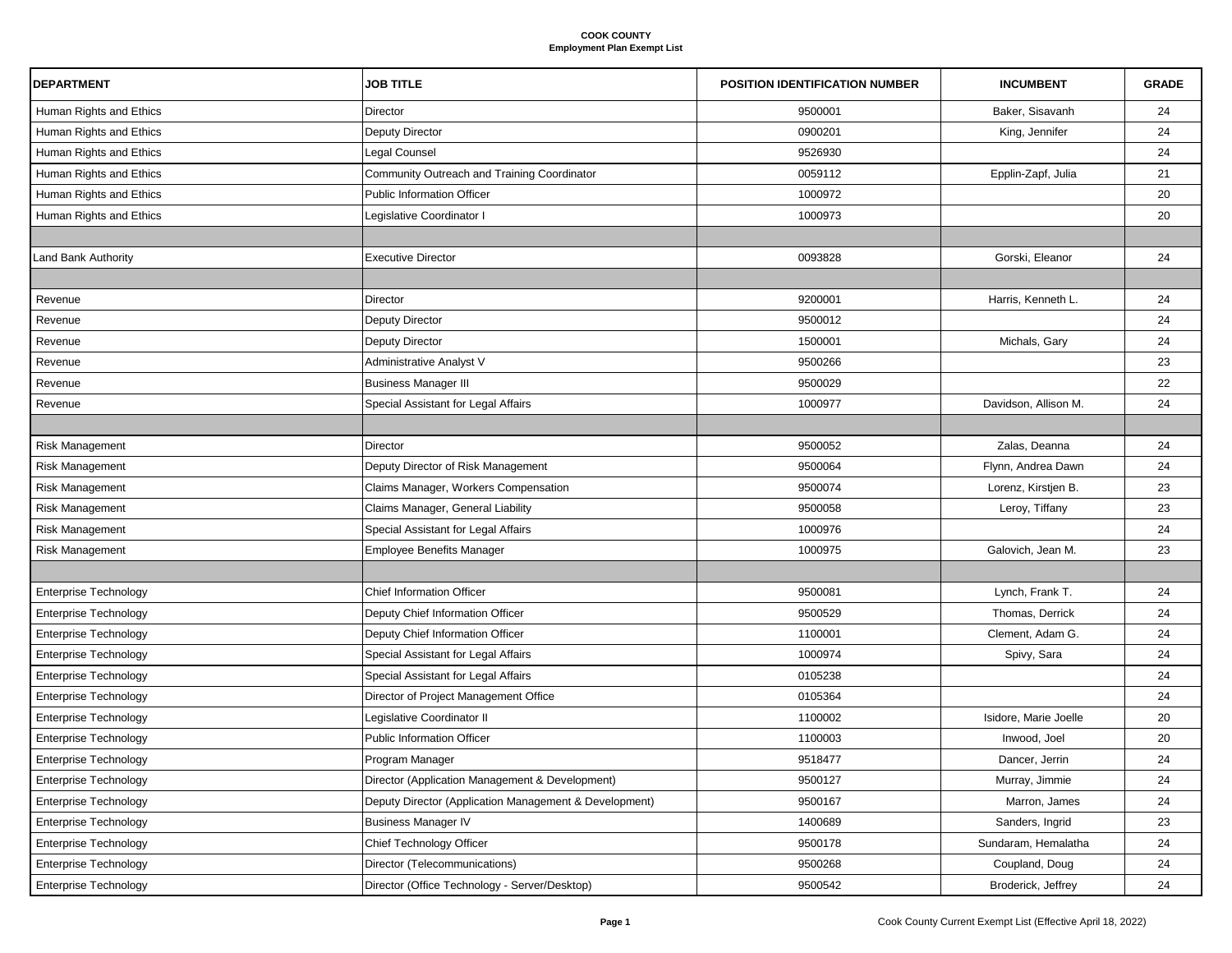| <b>DEPARTMENT</b>                          | <b>JOB TITLE</b>                                       | <b>POSITION IDENTIFICATION NUMBER</b> | <b>INCUMBENT</b>           | <b>GRADE</b> |
|--------------------------------------------|--------------------------------------------------------|---------------------------------------|----------------------------|--------------|
| <b>Enterprise Technology</b>               | Chief Data Officer                                     | 0012795                               |                            | 24           |
|                                            |                                                        |                                       |                            |              |
| Office of the President                    | Chief of Staff                                         | 9500085                               | Haynes Turner, Lanetta     | 24           |
| Office of the President                    | Deputy Chief of Staff                                  | 9500086                               | Roberson, John             | 24           |
| Office of the President                    | Deputy Chief of Staff                                  | 1300018                               | Story, Otis, Jr.           | 24           |
| Office of the President                    | Deputy Chief of Staff                                  | 9500086                               |                            | 24           |
| Office of the President                    | Special Legal Counsel                                  | 9518485                               | Lechowicz Felicione, Laura | 24           |
| Office of the President                    | <b>Assistant Special Legal Counsel</b>                 | 9500087                               | Favela, Antonio            | 24           |
| Office of the President                    | Director of Governmental and Legislative Affairs       | 9517532                               | Watkins, Sukmeke           | 24           |
| Office of the President                    | Special Assistant Governmental and Legislative Affairs | 9500093                               |                            | 24           |
| Office of the President                    | Director of Property Assessment and Tax Policy         | 0100812                               | Thompson, James            | 24           |
| Office of the President                    | Legislative Coordinator I                              | 9500090                               | Leanos, Lisbeth            | 20           |
| Office of the President                    | Director of External Affairs                           | 9500114                               | Lewis, Sandra              | 24           |
| Office of the President                    | Director of Equity and Inclusion                       | 9500110                               | Barreto, Denise            | 24           |
| Office of the President                    | Director of Digital Equity                             | 0105356                               |                            | 24           |
| Office of the President                    | Director of Policy                                     | 0062214                               |                            | 24           |
| Office of the President                    | Aide to the President                                  | 9500512                               | Cummings, Pamela K.        | 22           |
| Office of the President                    | Legislative Coordinator II                             | 9500103                               | Rivero, Christina          | 22           |
| Office of the President                    | Legislative Coordinator II                             | 9500101                               | Kalsi, Rahul               | 22           |
| Office of the President                    | Aide to the Chief of Staff                             | 9517536                               |                            | 22           |
| Office of the President                    | Aide to the Deputy Chief of Staff                      | 9500089                               |                            | 20           |
| Office of the President                    | <b>Public Information Officer</b>                      | 1001012                               | Yi, Cara                   | 20           |
| Office of the President                    | Administrative Assistant IV                            | 9500096                               |                            | 18           |
| Office of the President                    | Administrative Assistant IV                            | 9500104                               |                            | 18           |
| Office of the President                    | Administrative Assistant III                           | 9500455                               |                            | 16           |
| Office of the President                    | Director of Communications and Public Affairs          | 9500099                               | Shields, Nicholas          | 24           |
| Office of the President                    | <b>Press Secretary</b>                                 | 9500100                               | Mathiowdis, Nick           | 23           |
| Office of the President                    | Deputy Director of Communications and Public Affairs   | 9520978                               |                            | 24           |
| Office of the President                    | Administrative Assistant V                             | 9500115                               | Dailey, Rachel K.          | 20           |
| Office of the President                    | Administrative Analyst III                             | 1000876                               | Chalmers, Brady            | 21           |
| Office of the President                    | <b>Special Assistant</b>                               | 1000979                               | Wong, Eric                 | 24           |
|                                            |                                                        |                                       |                            |              |
| Office of the Chief Administrative Officer | <b>Chief Administrative Officer</b>                    | 9500105                               | Anthony, Tanya             | 24           |
| Office of the Chief Administrative Officer | Deputy Chief Administrative Officer                    | 9500107                               | Ali, Zahra                 | 24           |
| Office of the Chief Administrative Officer | Director of Research, Operations and Innovation        | 0034746                               | Zielinski, Paul            | 24           |
| Office of the Chief Administrative Officer | Deputy Director of Research Operations and Innovation  | 0034596                               | Egwu, Tobenna              | 24           |
| Office of the Chief Administrative Officer | Manager Research and Policy                            | 0062215                               |                            | 24           |
| Office of the Chief Administrative Officer | Special Assistant                                      | 9900108                               |                            | 24           |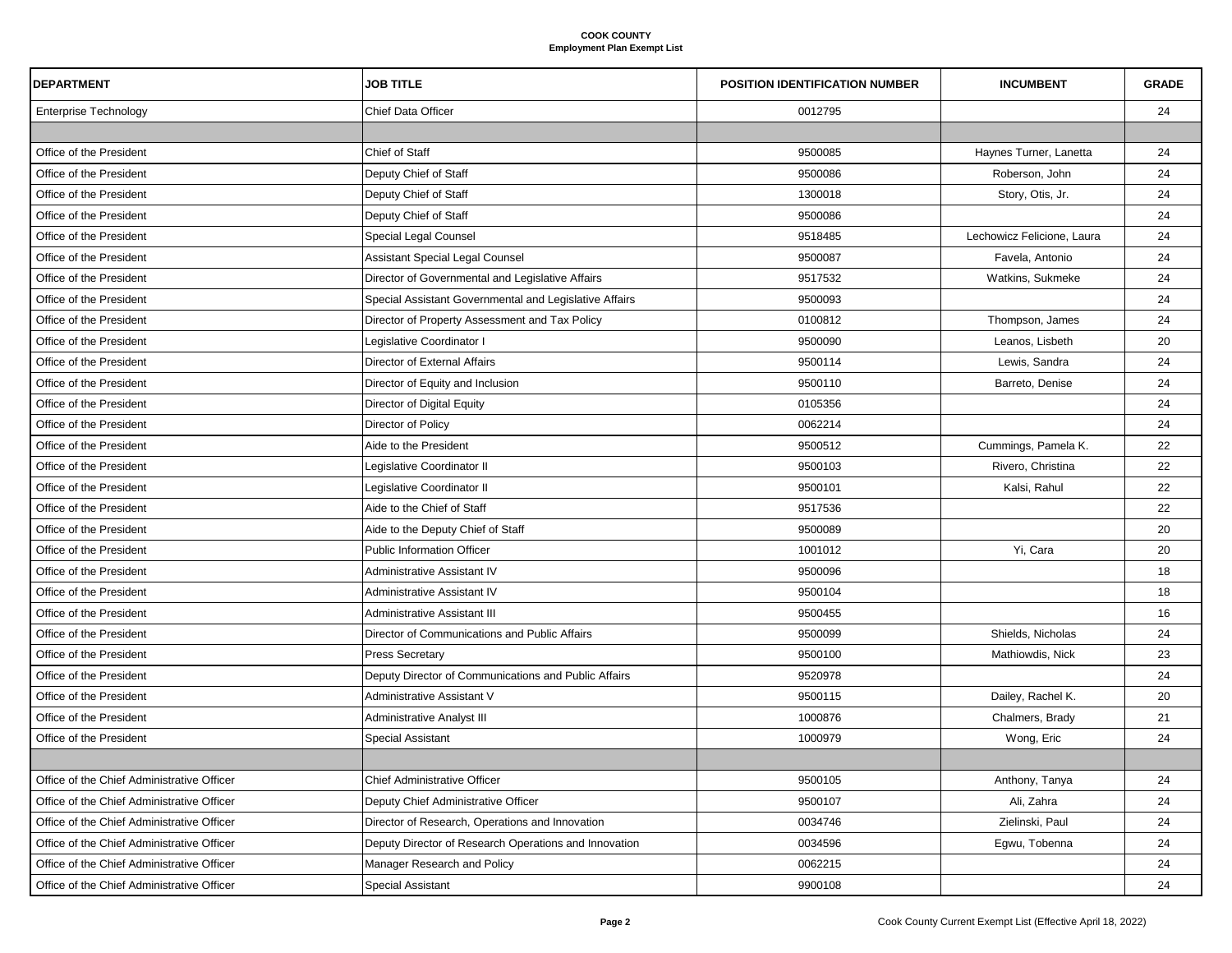| <b>DEPARTMENT</b>                          | <b>JOB TITLE</b>                                              | <b>POSITION IDENTIFICATION NUMBER</b> | <b>INCUMBENT</b>            | <b>GRADE</b> |
|--------------------------------------------|---------------------------------------------------------------|---------------------------------------|-----------------------------|--------------|
| Office of the Chief Administrative Officer | <b>Special Assistant</b>                                      | 0017509                               | Kindle, Aldophus G.         | 24           |
| Office of the Chief Administrative Officer | <b>Special Assistant</b>                                      | 9900092                               | Furlong, Deborah            | 24           |
| Office of the Chief Administrative Officer | Administrative Analyst V                                      | 9500109                               |                             | 23           |
| Office of the Chief Administrative Officer | <b>Public Information Officer</b>                             | 0070962                               | Hill, Brittany              | 20           |
| Office of the Chief Administrative Officer | Administrative Assistant V                                    | 9500113                               | Willis, James               | 20           |
| Office of the Chief Administrative Officer | Deputy Chief Administrative Officer                           | 1000980                               | Williams, Raquel            | 24           |
| Office of the Chief Administrative Officer | Deputy Director of Communications                             | 1000981                               | Derevyanny, Natalia         | 24           |
| Office of the Chief Administrative Officer | <b>Executive Producer</b>                                     | 0078414                               | Davis, Cody                 | 24           |
| Office of the Chief Administrative Officer | Legislative Coordinator I                                     | 1000982                               | Jenkins, Alexis             | 20           |
| Office of the Chief Administrative Officer | Legislative Coordinator I                                     | 1000983                               |                             | 20           |
| Office of the Chief Administrative Officer | Special Assistant for Legal Affairs                           | 1000984                               |                             | 24           |
| Office of the Chief Administrative Officer | Director of Veterans Affairs                                  | 9517506                               | Love, Deanna                | 24           |
|                                            |                                                               |                                       |                             |              |
| Planning and Development                   | Director of Community Development and Planning                | 1200028                               | Campbell, Susan M.          | 24           |
| Planning and Development                   | Deputy Director of Community Development and Planning         | 1200030                               | Cooke, Cheryl               | 24           |
| Planning and Development                   | Deputy Director of Economic Development                       | 1200031                               | Elahi, Mohammed             | 24           |
| Planning and Development                   | Deputy Director of Finance Development and Strategic Projects | 1200029                               | Bradley, Karl               | 24           |
| <b>Planning and Development</b>            | Special Assistant for Legal Affairs                           | 1000987                               | Garrett, Eva                | 24           |
| Planning and Development                   | <b>Project Director</b>                                       | 9500236                               | Wilson, Mae F.              | 22           |
| Planning and Development                   | <b>Project Director</b>                                       | 9500244                               | Subkoviak, Peter            | 22           |
| Planning and Development                   | <b>Project Director</b>                                       | 9500246                               | Stewart Caldwell, Sheryl E. | 22           |
| Planning and Development                   | <b>Project Director</b>                                       | 9500240                               | Milito, Stephanie A.        | 22           |
| <b>Planning and Development</b>            | <b>Public Information Officer</b>                             | 1000985                               |                             | 20           |
|                                            |                                                               |                                       |                             |              |
| <b>Budget and Management Services</b>      | <b>Budget and Management Services Director</b>                | 9500250                               | Guzman, Annette             | 24           |
| <b>Budget and Management Services</b>      | <b>Chief Performance Officer</b>                              | 9500251                               |                             | 24           |
| <b>Budget and Management Services</b>      | Deputy Chief Performance Officer                              | 1200893                               |                             | 24           |
| <b>Budget and Management Services</b>      | Director of Grants Management                                 | 9500510                               |                             | 24           |
| <b>Budget and Management Services</b>      | Assistant Grants Management Director                          | 9500626                               | Robinson, Bryant            | 24           |
| <b>Budget and Management Services</b>      | Managing Deputy Budget Director                               | 0081035                               | Musselwhite, Kanako         | 24           |
| <b>Budget and Management Services</b>      | Managing Deputy Budget Director - Grants and Capital          | 0115756                               |                             | 24           |
| <b>Budget and Management Services</b>      | Deputy Budget Director                                        | 0081034                               | Costello, Caitlyn           | 23           |
| <b>Budget and Management Services</b>      | Deputy Budget Director                                        | 0081275                               | Seham, Atauallah            | 23           |
| <b>Budget and Management Services</b>      | Deputy Budget Director                                        | 0081276                               | McCarthy, Michael           | 23           |
| <b>Budget and Management Services</b>      | <b>Assistant Deputy Director</b>                              | 9500262                               | Patterson, Vincent I.       | 23           |
| <b>Budget and Management Services</b>      | <b>Business Manager III</b>                                   | 0114613                               |                             | 22           |
|                                            |                                                               |                                       |                             |              |
| Secretary to the Board                     | Secretary of the Board                                        | 9500443                               | Turner, Lynne Marie         | 24           |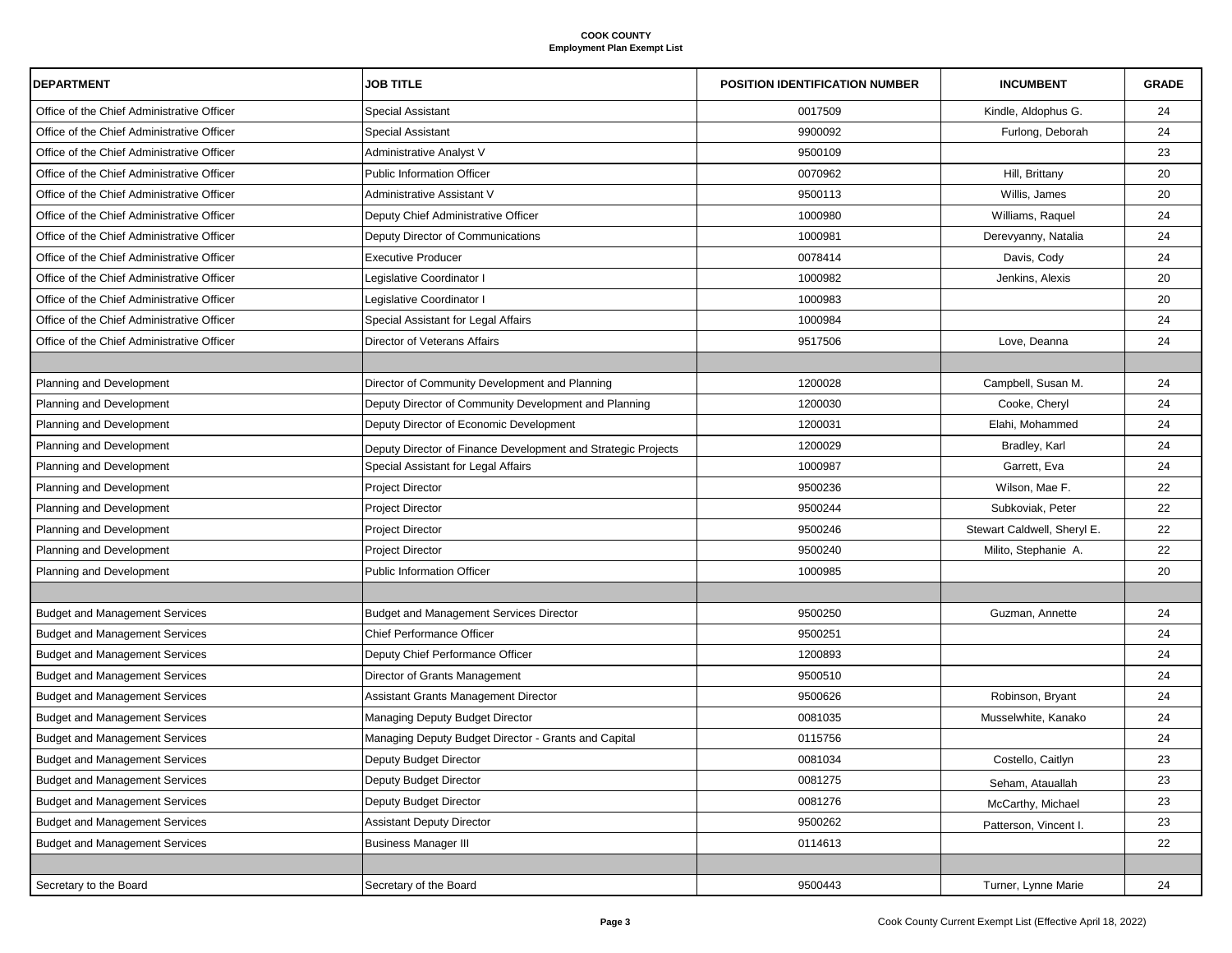| <b>DEPARTMENT</b>                 | <b>JOB TITLE</b>                              | <b>POSITION IDENTIFICATION NUMBER</b> | <b>INCUMBENT</b>      | <b>GRADE</b> |
|-----------------------------------|-----------------------------------------------|---------------------------------------|-----------------------|--------------|
| Secretary to the Board            | Deputy Secretary of the Board                 | 1001011                               |                       | 22           |
| Secretary to the Board            | Legislative Coordinator II                    | 9500451                               | Dittakavi, Nishanth   | 22           |
| Secretary to the Board            | Special Assistant for Legal Affairs           | 1100466                               |                       | 24           |
| Secretary to the Board            | Special Assistant for Legal Affairs           | 1100467                               |                       | 24           |
| Secretary to the Board            | Legislative Reference Coordinator             | 9500088                               | Casey, Timothy J.     | 24           |
| Secretary to the Board            | Manager of Archives                           | 0062208                               | Hearn, Skyla          | 24           |
|                                   |                                               |                                       |                       |              |
| <b>Comptrollers Office</b>        | Comptroller                                   | 9500452                               | Wilson, Lawrence      | 24           |
| <b>Comptrollers Office</b>        | <b>Deputy Comptroller</b>                     | 9500453                               | Thomas, Syril         | 24           |
| <b>Comptrollers Office</b>        | Deputy Comptroller - Payroll and Garnishments | 0053772                               | Branch, Jennifer      | 24           |
| <b>Comptrollers Office</b>        | Director Financial Control IV                 | 9520652                               | Qureshi, Shakeel      | 24           |
| <b>Comptrollers Office</b>        | Director Financial Control IV                 | 9500456                               | Dabizljevic, Ivana    | 24           |
| <b>Comptrollers Office</b>        | Director Financial Control Reporting          | 9900491                               | Mui, Lai Mun          | 24           |
|                                   |                                               |                                       |                       |              |
| Office of Chief Financial Officer | <b>Chief Financial Officer</b>                | 9500509                               | Rizki, Ammar          | 24           |
| Office of Chief Financial Officer | Deputy Chief Financial Officer                | 9501541                               | Constantinou, Dean    | 24           |
| Office of Chief Financial Officer | Regional and Policy Economist                 | 0062211                               | Hollander, Lindsay    | 24           |
| Office of Chief Financial Officer | <b>Administrative Analyst IV</b>              | 9500511                               |                       | 22           |
| Office of Chief Financial Officer | Manager of Financial Planning and Analysis    | 0062210                               |                       | 24           |
| Office of Chief Financial Officer | Financial Research Analyst IV                 | 9500014                               |                       | 22           |
| Office of Chief Financial Officer | Financial Research Analyst IV                 | 9500010                               | Ramirez, Juan         | 22           |
| Office of Chief Financial Officer | Financial Research Analyst IV                 | 9500042                               | Jarmoszka, Olyvia     | 22           |
| Office of Chief Financial Officer | Financial Research Analyst IV                 | 0903307                               | Schawabacher, Michael | 22           |
| Office of Chief Financial Officer | Administrative Assistant V                    | 9500513                               | Reyes, Stephanie      | 20           |
| Office of Chief Financial Officer | Special Assistant for Legal Affairs           | 1000990                               | Marsico, Cathryn      | 24           |
| Office of Chief Financial Officer | <b>Public Information Officer</b>             | 1000991                               | Nelson III, Edward W. | 20           |
| Office of Chief Financial Officer | Legislative Coordinator I                     | 1000992                               |                       | 20           |
|                                   |                                               |                                       |                       |              |
| <b>Contract Compliance</b>        | <b>Director</b>                               | 9500514                               | Mandeville, Nicole    | 24           |
| <b>Contract Compliance</b>        | <b>Deputy Director</b>                        | 1000993                               |                       | 24           |
| <b>Contract Compliance</b>        | Deputy Director                               | 0109029                               |                       | 24           |
| <b>Contract Compliance</b>        | <b>Deputy Director</b>                        | 0034871                               |                       | 24           |
|                                   |                                               |                                       |                       |              |
| <b>Administrative Hearings</b>    | <b>Director</b>                               | 9500102                               | Hamilton, Marc        | 24           |
| <b>Administrative Hearings</b>    | Deputy Director                               | 9520566                               | O'Leary, Ryan         | 24           |
| <b>Administrative Hearings</b>    | Special Assistant for Legal Affairs           | 1000994                               |                       | 24           |
|                                   |                                               |                                       |                       |              |
| Office of Economic Development    | <b>Bureau Chief</b>                           | 1200043                               | Flores, Xochitl       | 24           |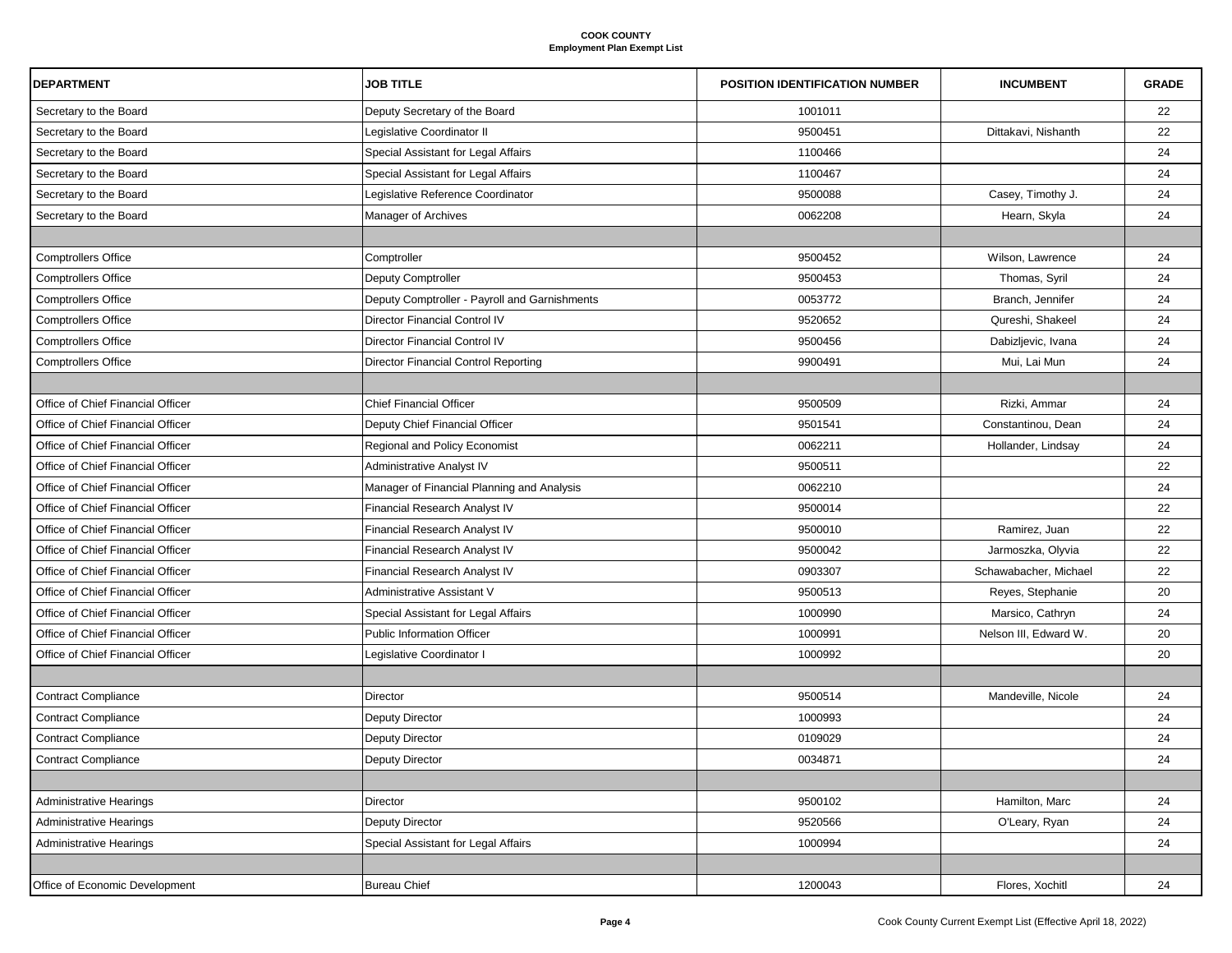| <b>DEPARTMENT</b>                       | <b>JOB TITLE</b>                                     | <b>POSITION IDENTIFICATION NUMBER</b> | <b>INCUMBENT</b>       | <b>GRADE</b> |
|-----------------------------------------|------------------------------------------------------|---------------------------------------|------------------------|--------------|
| Office of Economic Development          | Deputy Bureau Chief                                  | 1200041                               | Sherr, Irene           | 24           |
| Office of Economic Development          | Deputy Bureau Chief                                  | 0081817                               | Tocci, Dominic A.      | 24           |
| Office of Economic Development          | Assistant Deputy Bureau Chief                        | 1200044                               |                        | 23           |
| Office of Economic Development          | Special Assistant for Legal Affairs                  | 1200037                               | Britt-Handy, Veda      | 24           |
| Office of Economic Development          | Director of Policy                                   | 0083044                               | Schuh, Elizabeth       | 24           |
| Office of Economic Development          | Deputy Director of Communications                    | 0062217                               |                        | 24           |
| Office of Economic Development          | Legislative Coordinator I                            | 1000986                               | McMillon, Jamila       | 20           |
| Office of Economic Development          | <b>Public Information Officer</b>                    | 1200038                               | Matthew, Erin          | 20           |
| Office of Economic Development          | Director of Financial Control III                    | 1200039                               | Easa, Mohammad         | 23           |
|                                         |                                                      |                                       |                        |              |
| <b>Enterprise Resource Planning</b>     | Director of ERP                                      | 1100657                               | Ruzevick, Jill M.      | 24           |
| <b>Enterprise Resource Planning</b>     | Deputy Director of ERP-Operations Manager            | 1100659                               | Price-Haynes, Michelle | 24           |
| <b>Enterprise Resource Planning</b>     | Deputy Director of ERP-Program Manager               | 1100658                               |                        | 24           |
|                                         |                                                      |                                       |                        |              |
| Office of the Chief Procurement Officer | <b>Chief Procurement Officer</b>                     | 9500553                               | Sarrafian, Raffi       | 24           |
| Office of the Chief Procurement Officer | Deputy Chief Procurement Officer                     | 9500555                               | Kelsey, Maye           | 24           |
| Office of the Chief Procurement Officer | Deputy Chief Procurement Officer                     | 1100005                               | Sanchez, Richard       | 24           |
| Office of the Chief Procurement Officer | Deputy Chief Procurement Officer - Construction      | 0082094                               | Stuart, Robert         | 24           |
| Office of the Chief Procurement Officer | <b>Assistant Procurement Officer</b>                 | 9500556                               |                        | 22           |
| Office of the Chief Procurement Officer | <b>Business Manager III</b>                          | 9500586                               | Carlton, Rosalyn       | 22           |
| Office of the Chief Procurement Officer | <b>Contract Administrator</b>                        | 9700575                               | Van Dyck, Alex         | 21           |
| Office of the Chief Procurement Officer | <b>Public Information Officer</b>                    | 1000996                               |                        | 20           |
| Office of the Chief Procurement Officer | Special Assistant for Legal Affairs                  | 1000997                               | Wright, Natalie        | 24           |
| Office of the Chief Procurement Officer | Special Assistant for Legal Affairs                  | 0062209                               |                        | 24           |
|                                         |                                                      |                                       |                        |              |
| Asset Management                        | <b>Bureau Chief</b>                                  | 1400350                               | Yonan, John            | 24           |
| Asset Management                        | Deputy Bureau Chief                                  | 1400745                               | Granato, Elizabeth     | 24           |
| Asset Management                        | Director of Capital Planning and Policy              | 9500616                               | Manning, Jr., Earl     | 24           |
| Asset Management                        | Deputy Director of Capital Planning and Policy       | 9500624                               | Davis, Eric            | 24           |
| Asset Management                        | Special Assistant for Legal Affairs                  | 9520422                               |                        | 24           |
| Asset Management                        | Director of Financial Control III                    | 0002887                               | Rayan, Jimmy           | 23           |
| Asset Management                        | Assistant to Director of Capital Planning and Policy | 9500622                               | Kutas, Tamas           | 23           |
| <b>Asset Management</b>                 | <b>Project Director</b>                              | 1000998                               | Lazarov, Ivaylo        | 22           |
| Asset Management                        | Planner V                                            | 9500632                               | Worsham, Vernon        | 21           |
| <b>Asset Management</b>                 | Administrative Assistant V                           | 9500617                               |                        | 20           |
| <b>Asset Management</b>                 | <b>Public Information Officer</b>                    | 1000999                               | Jonas, Audrey          | 20           |
| Asset Management                        | Legislative Coordinator I                            | 1001000                               | McMullin, Michael      | 20           |
| Asset Management                        | Director of Real Estate                              | 9500117                               | Caffrey, Jessica       | 24           |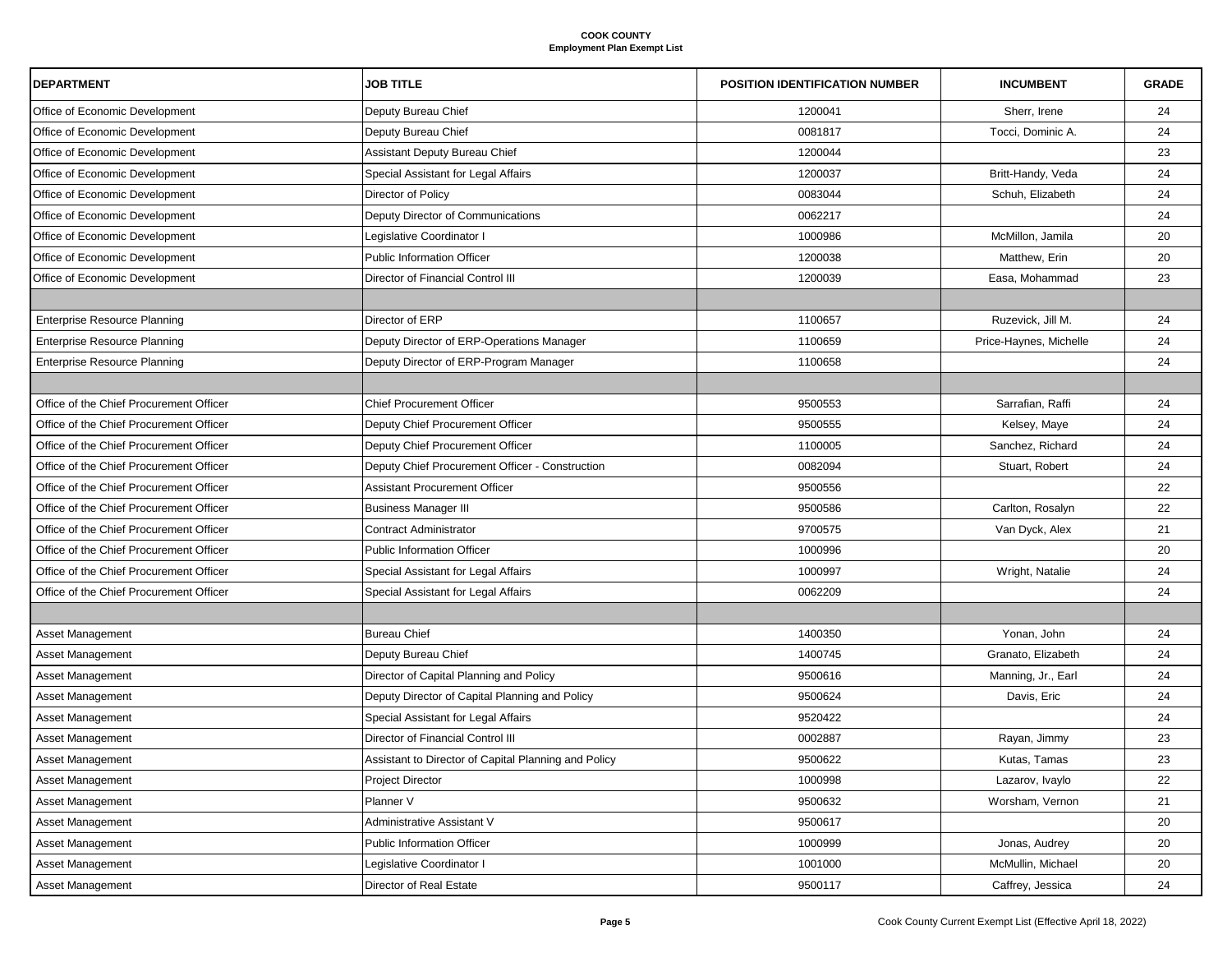| <b>DEPARTMENT</b>             | <b>JOB TITLE</b>                                              | <b>POSITION IDENTIFICATION NUMBER</b> | <b>INCUMBENT</b>         | <b>GRADE</b> |
|-------------------------------|---------------------------------------------------------------|---------------------------------------|--------------------------|--------------|
|                               |                                                               |                                       |                          |              |
| Department of Human Resources | <b>Chief Human Resources Officer</b>                          | 0109278                               | Haddox, Velisha L.       | 24           |
| Department of Human Resources | Deputy Chief Human Resources Officer                          | 0109281                               | Ford-McPhearson, Melissa | 24           |
| Department of Human Resources | Director of Human Resources                                   | 0109284                               |                          | 24           |
| Department of Human Resources | Deputy Director of Human Resources - Workforce Administration | 0109307                               |                          | 24           |
| Department of Human Resources | Deputy Bureau Chief - Director of Labor Relations             | 9500094                               | Defell, LaShon           | 24           |
| Department of Human Resources | Deputy Director of Labor Relations/Bargaining & Policy        | 1800504                               | Brown, Orlando           | 24           |
| Department of Human Resources | Deputy Director of Labor Relations                            | 9500660                               | Ward, Torrick            | 24           |
| Department of Human Resources | Manager Training/Development                                  | 9500664                               | Agnello-Adams, Yvonne    | 24           |
| Department of Human Resources | EEOC/AAP Program Officer                                      | 0012929                               | Khatkhate, Priya         | 22           |
| Department of Human Resources | Senior Labor Liaison Officer                                  | 1800487                               | Woods, Phyllis           | 22           |
| Department of Human Resources | Senior Labor Liaison Officer                                  | 1800355                               |                          | 22           |
| Department of Human Resources | Labor Liaison Officer                                         | 9500661                               | Smith, Derrick           | 21           |
| Department of Human Resources | Senior Labor Counsel                                          | 1800502                               | Mikula, Maciej           | 24           |
| Department of Human Resources | Labor Counsel                                                 | 9500683                               |                          | 23           |
| Department of Human Resources | <b>Hearing Officer</b>                                        | 0004183                               | Goss, Sharon             | 23           |
| Department of Human Resources | Labor Liaison Officer                                         | 9500652                               |                          | 21           |
| Department of Human Resources | Labor Liaison Officer                                         | 1800495                               | Simpson, Leonard         | 21           |
| Department of Human Resources | Labor Liaison Officer                                         | 1800493                               | Montgomery, Phillip S    | 21           |
| Department of Human Resources | Labor Liaison Officer                                         | 1800489                               | Colom, Vilma M           | 21           |
| Department of Human Resources | Labor Liaison Officer                                         | 1800491                               |                          | 21           |
| Department of Human Resources | <b>Hearing Officer</b>                                        | 0012921                               | LoGalbo, Gina            | 23           |
| Department of Human Resources | <b>Hearing Officer</b>                                        | 0037896                               |                          | 23           |
| Department of Human Resources | Administrative Assistant V                                    | 9500684                               |                          | 20           |
| Department of Human Resources | <b>Public Information Officer</b>                             | 1001001                               |                          | 20           |
| Department of Human Resources | Legislative Coordinator I                                     | 1001002                               |                          | 20           |
| Department of Human Resources | Special Assistant for Legal Affairs                           | 0007339                               |                          | 24           |
| Department of Human Resources | Special Assistant                                             | 0068715                               | Ramos, Brijida           | 24           |
| Department of Human Resources | Labor Counsel                                                 | 9500678                               |                          | 23           |
| Department of Human Resources | Senior Labor Counsel                                          | 9520588                               | Heery, Patrick           | 24           |
| Department of Human Resources | Director of Policy - BHR                                      | 9500648                               | Raymond, Lauren          | 24           |
|                               |                                                               |                                       |                          |              |
| Auditor                       | <b>County Auditor</b>                                         | 9501538                               | Modelski, Mary           | 24           |
| Auditor                       | <b>Deputy Auditor</b>                                         | 9500649                               | Carroll, William         | 24           |
|                               |                                                               |                                       |                          |              |
| Building and Zoning           | Commissioner                                                  | 9502113                               | Bleuher, Tim             | 24           |
| Building and Zoning           | Deputy Commissioner                                           | 9502114                               | Fazio, Michael           | 22           |
| <b>Building and Zoning</b>    | Assistant to Commissioner                                     | 9502115                               | Banks, Samuel            | 21           |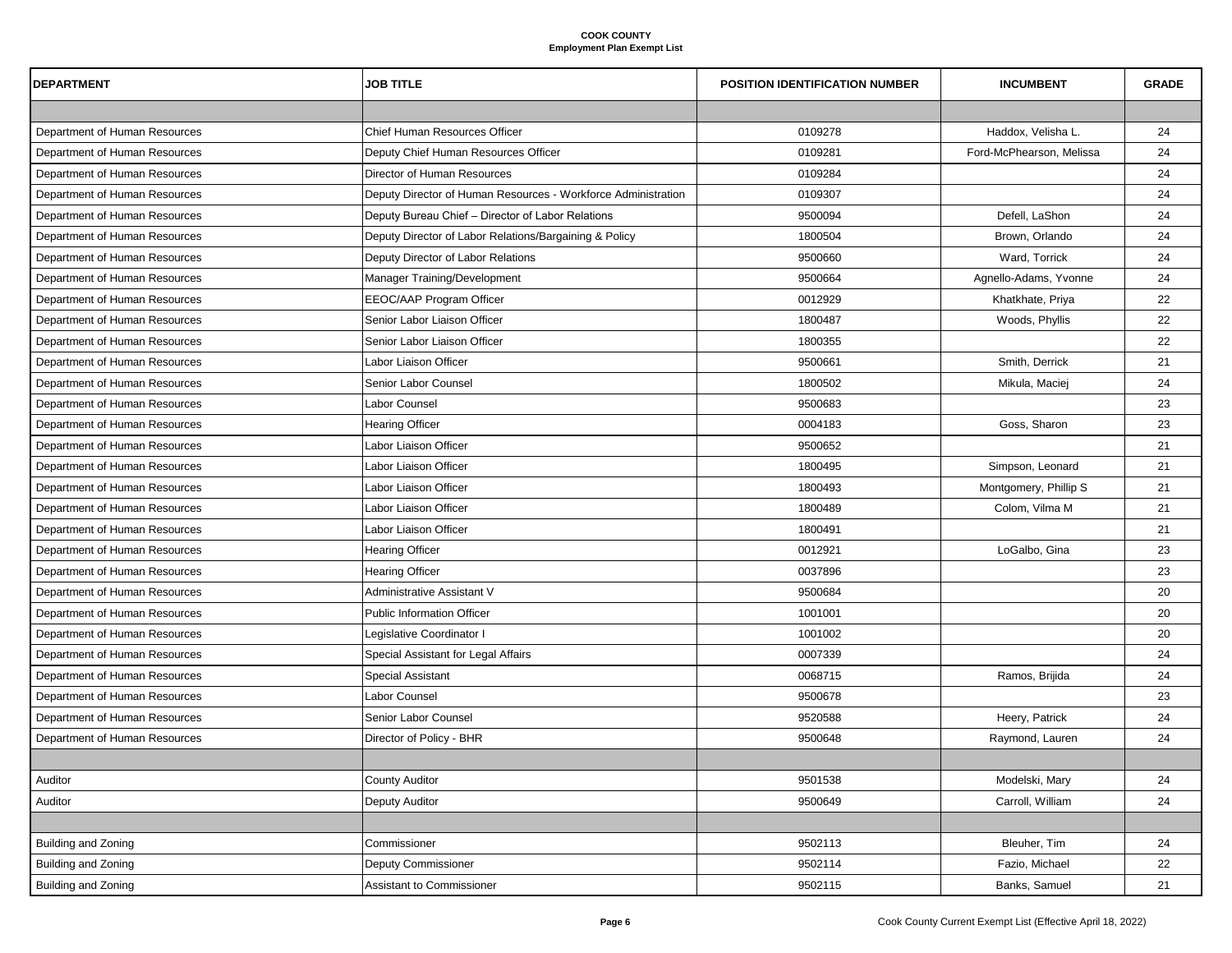| <b>DEPARTMENT</b>                                        | <b>JOB TITLE</b>                             | <b>POSITION IDENTIFICATION NUMBER</b> | <b>INCUMBENT</b>       | <b>GRADE</b> |
|----------------------------------------------------------|----------------------------------------------|---------------------------------------|------------------------|--------------|
| <b>Building and Zoning</b>                               | Zoning Administrator                         | 9502170                               | Alam, Rubina K.        | 21           |
| <b>Building and Zoning</b>                               | <b>Chief Building Inspector</b>              | 9502134                               | Anderson, Norman E.    | 22           |
| Building and Zoning                                      | Special Assistant for Legal Affairs          | 1000967                               |                        | 24           |
|                                                          |                                              |                                       |                        |              |
| <b>Environment and Sustainability</b>                    | Director                                     | 9502173                               | Stone, Deborah C.      | 24           |
| <b>Environment and Sustainability</b>                    | Deputy Director                              | 9502174                               | Schnoes, Kevin E.      | 23           |
| <b>Environment and Sustainability</b>                    | <b>Environmental Engineer IV</b>             | 9502181                               |                        | 22           |
| <b>Environment and Sustainability</b>                    | Manager of Air Inspection Division           | 0071285                               | Magallon, Ricardo      | 22           |
| <b>Environment and Sustainability</b>                    | Solid Waste Coordinator                      | 9502177                               |                        | 21           |
| <b>Environment and Sustainability</b>                    | <b>Manager Engineering Services</b>          | 9502178                               |                        | 20           |
| <b>Environment and Sustainability</b>                    | Legislative Coordinator I                    | 1000968                               |                        | 20           |
| <b>Environment and Sustainability</b>                    | Special Assistant for Legal Affairs          | 1000969                               | Romas-Rackos, Elaine   | 24           |
|                                                          |                                              |                                       |                        |              |
| Zoning Board of Appeals                                  | Secretary to Zoning Board                    | 9502208                               | Wilson, James          | 24           |
| Zoning Board of Appeals                                  | <b>Administrative Assistant to Secretary</b> | 9502209                               | Erel Sukru, Sapho E.   | 22           |
| Zoning Board of Appeals                                  | Special Assistant for Legal Affairs          | 1000970                               |                        | 24           |
|                                                          |                                              |                                       |                        |              |
| <b>Facilities Management</b>                             | Director                                     | 9502217                               | Jacobs- El, Bilgis     | 24           |
| <b>Facilities Management</b>                             | Deputy Director                              | 9502218                               | Carberry, Michael J.   | 24           |
| <b>Facilities Management</b>                             | Deputy Director                              | 9502219                               | Gandhi, Mukesh         | 24           |
| <b>Facilities Management</b>                             | <b>Business Manager IV</b>                   | 9502230                               | Garth, Evadne          | 23           |
|                                                          |                                              |                                       |                        |              |
| Justice Advisory Council                                 | Director                                     | 9502621                               | Das, Avik              | 24           |
| Justice Advisory Council                                 | Deputy Director                              | 0091313                               | Abid, Ali M.           | 24           |
| Justice Advisory Council                                 | <b>Grant Coordinator</b>                     | 9502625                               | Johnson, Juandalynn    | 23           |
| Justice Advisory Council                                 | Program Coordinator                          | 9502629                               | Kaupa, Kristina        | 22           |
| Justice Advisory Council                                 | <b>Administrative Analyst II</b>             | 0062219                               |                        | 19           |
| Justice Advisory Council                                 | Legislative Coordinator I                    | 9502627                               |                        | 20           |
| Justice Advisory Council                                 | Special Assistant for Legal Affairs          | 1000971                               |                        | 24           |
| Justice Advisory Council                                 | <b>Community Engagement Coordinator</b>      | 0062207                               | Davis-Ambrose, Kim     | 24           |
| Justice Advisory Council                                 | <b>Public Information Officer</b>            | 0081274                               | Grossman, Laura        | 20           |
|                                                          |                                              |                                       |                        |              |
| Office of Medical Examiner                               | <b>Executive Officer</b>                     | 9511126                               | Ertler, Mark           | 24           |
| Office of Medical Examiner                               | Deputy Executive Officer                     | 1200544                               |                        | 23           |
| Office of Medical Examiner                               | Special Assistant Legal Affairs              | 0081334                               |                        | 24           |
|                                                          |                                              |                                       |                        |              |
| Department of Emergency Management and Regional Security | <b>Executive Director</b>                    | 0000213                               | Barnes, William        | 24           |
| Department of Emergency Management and Regional Security | <b>Chief Deputy Director</b>                 | 1001004                               | Hayward Buys, Kimberly | 24           |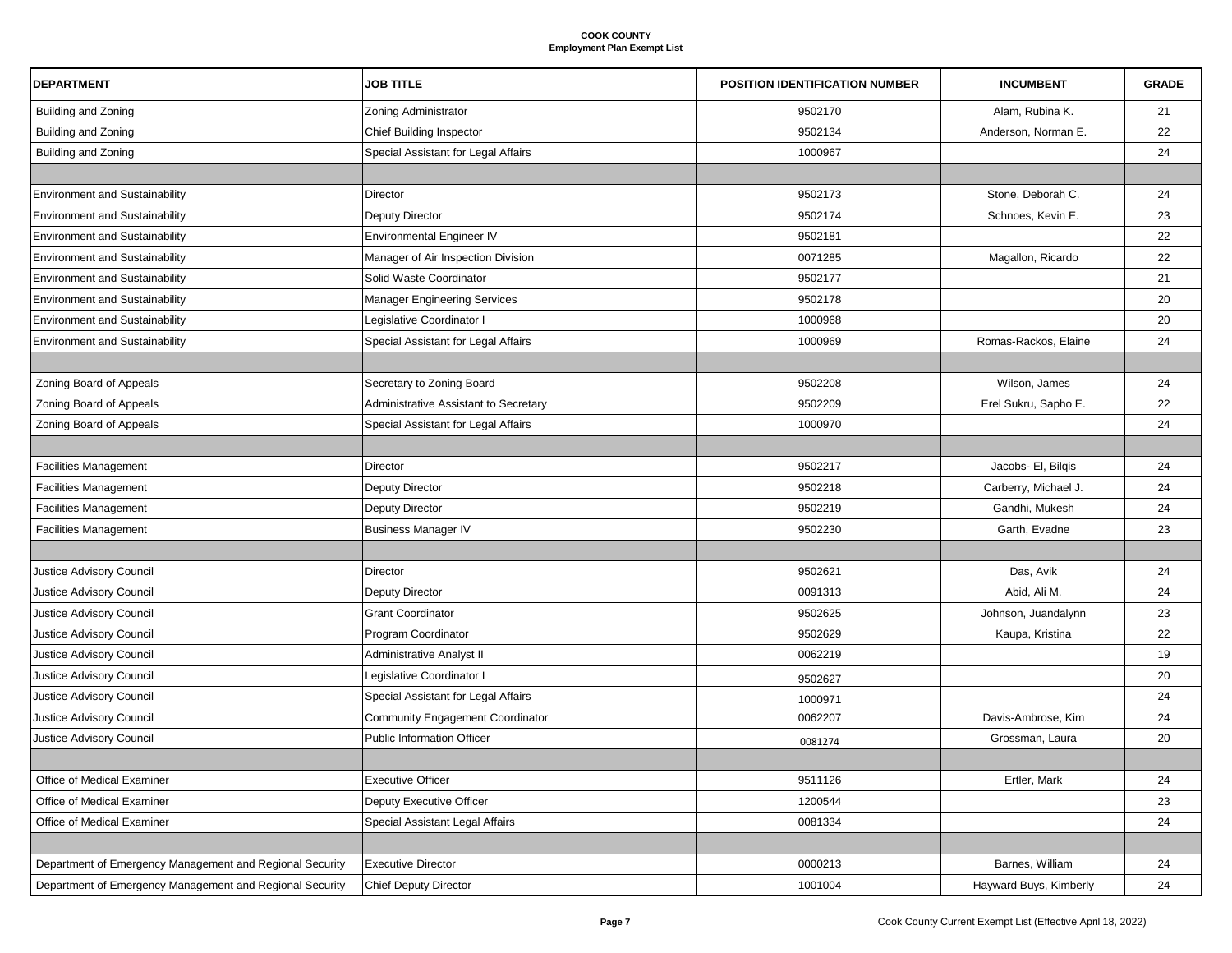| <b>DEPARTMENT</b>                                        | <b>JOB TITLE</b>                          | <b>POSITION IDENTIFICATION NUMBER</b> | <b>INCUMBENT</b>     | <b>GRADE</b> |
|----------------------------------------------------------|-------------------------------------------|---------------------------------------|----------------------|--------------|
| Department of Emergency Management and Regional Security | Deputy Director of Administration         | 1001005                               | Gilkes, Angela       | 24           |
| Department of Emergency Management and Regional Security | Deputy Director of Operations             | 0669502                               |                      | 24           |
| Department of Emergency Management and Regional Security | Deputy Director of Training               | 0034941                               | Watts, Lydia         | 24           |
| Department of Emergency Management and Regional Security | Deputy Director of Preparedness           | 0000288                               | Mallory-Nance, Lisa  | 24           |
| Department of Emergency Management and Regional Security | Special Assistant for Legal Affairs       | 0956520                               | Meza, Robert         | 24           |
| Department of Emergency Management and Regional Security | <b>Public Information Officer</b>         | 0956521                               |                      | 20           |
| Department of Emergency Management and Regional Security | Legislative Coordinator I                 | 1001007                               |                      | 20           |
| Department of Emergency Management and Regional Security | Deputy Director of Finance                | 0050955                               | Singer, Jeffrey      | 24           |
| Department of Emergency Management and Regional Security | Training and Exercise Manager             | 0669503                               |                      | 23           |
| Department of Emergency Management and Regional Security | Training and Exercise Manager             | 0956518                               |                      | 23           |
| Department of Emergency Management and Regional Security | Planning and Preparedness Manager         | 0669504                               |                      | 24           |
| Department of Emergency Management and Regional Security | Planning and Preparedness Manager         | 1001013                               | Mason, Phillip       | 24           |
|                                                          |                                           |                                       |                      |              |
| Transportation and Highways                              | Superintendent                            | 9517507                               | Killen, Jennifer     | 24           |
| <b>Transportation and Highways</b>                       | Assistant Superintendent                  | 9918028                               | Roseberry, Nathan    | 24           |
| Transportation and Highways                              | Director of Strategic Planning and Policy | 1400732                               | Elam, Jesse          | 24           |
| <b>Transportation and Highways</b>                       | Special Assistant for Legal Affairs       | 1400733                               | Fronczak, Jeffrey    | 24           |
| <b>Transportation and Highways</b>                       | <b>Special Assistant</b>                  | 9517508                               |                      | 24           |
| <b>Transportation and Highways</b>                       | <b>Administrative Director</b>            | 9517549                               | Mills, Pamela        | 24           |
| <b>Transportation and Highways</b>                       | Maintenance Bureau Supervisor             | 9517781                               | Tully, Edward J.     | 24           |
| Transportation and Highways                              | Hwy Engineer VI-Design                    | 9517626                               | Basquin, Noel        | 24           |
| <b>Transportation and Highways</b>                       | Hwy Engineer VI-Right Of Way              | 9517607                               |                      | 24           |
| Transportation and Highways                              | Hwy Engineer VI - Planning                | 9517580                               | Orbon, Tara          | 24           |
| <b>Transportation and Highways</b>                       | Hwy Engineer VI-Construction              | 9517698                               | Cichy, Holly A.      | 24           |
| Transportation and Highways                              | <b>Contract Administrator</b>             | 9517514                               | Gavin III, Thomas E. | 23           |
|                                                          |                                           |                                       |                      |              |
| Animal and Rabies Control                                | Animal Control Administrator              | 9518064                               |                      | 24           |
| Animal and Rabies Control                                | Executive Director Animal Control         | 0062206                               | Taylor, Ebonie       | 24           |
| Animal and Rabies Control                                | <b>Deputy Director</b>                    | 1001009                               | Rosenthal, Mark A.   | 23           |
|                                                          |                                           |                                       |                      |              |
| Law Library                                              | <b>Executive Law Librarian</b>            | 9518320                               | Davenport, Montell   | 24           |
| Law Library                                              | Deputy Law Librarian                      | 1001010                               | Sanborne, David      | 23           |
|                                                          |                                           |                                       |                      |              |
| Geographical Information Systems                         |                                           |                                       |                      |              |
|                                                          |                                           |                                       |                      |              |
| <b>First District</b>                                    | Aide to the Commissioner I                | 9500361                               | Harding, Audrey      | 24           |
| <b>First District</b>                                    | Aide to the Commissioner I                | 9500362                               | Schrantz, Lisa       | 24           |
| <b>First District</b>                                    | Aide to the Commissioner I                | 9500364                               | Land, Kenyatta       | 24           |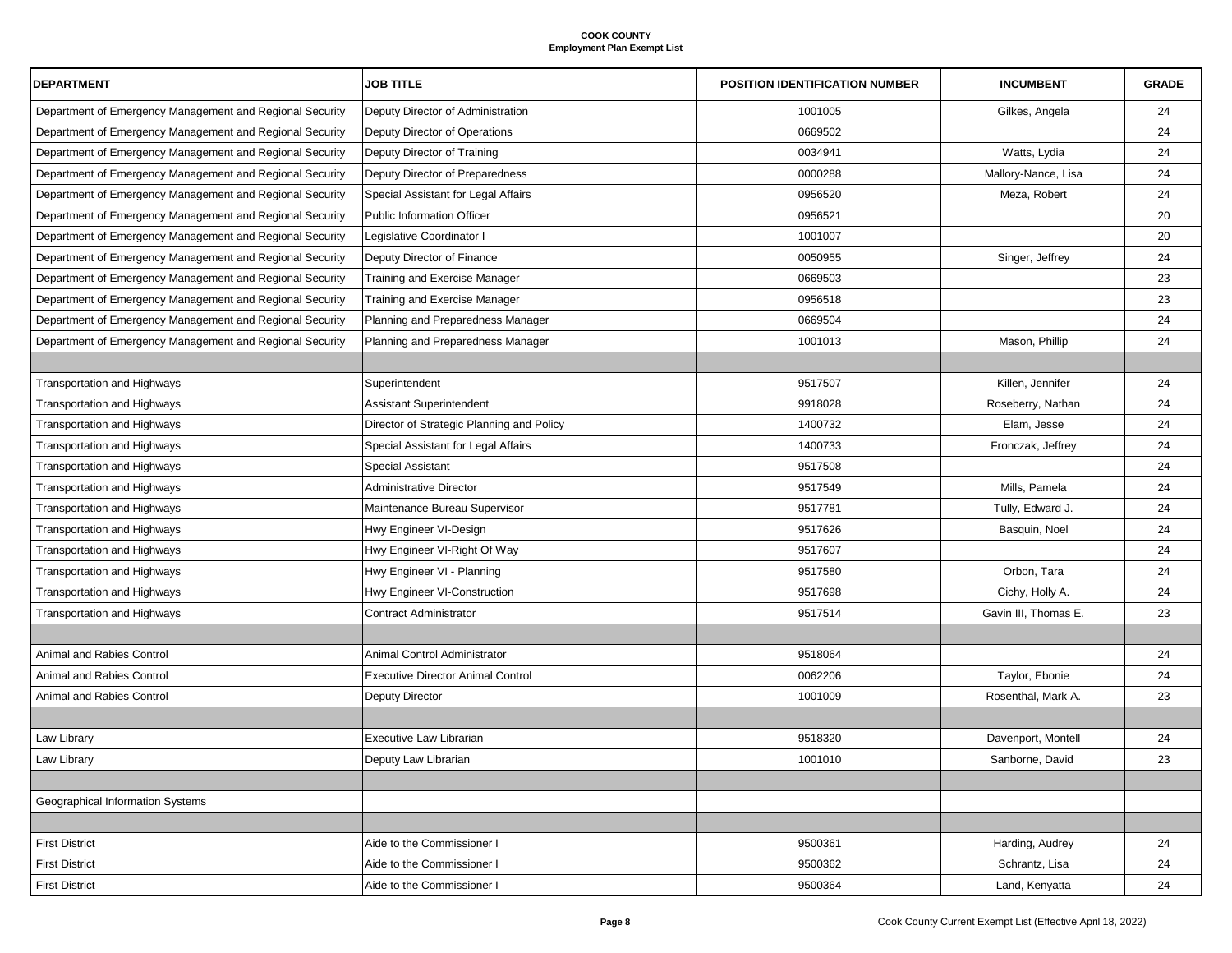| <b>DEPARTMENT</b>      | <b>JOB TITLE</b>            | <b>POSITION IDENTIFICATION NUMBER</b> | <b>INCUMBENT</b>      | <b>GRADE</b> |
|------------------------|-----------------------------|---------------------------------------|-----------------------|--------------|
| <b>First District</b>  | Aide to the Commissioner II | 9700363                               | Horton, Ashlee        | 24           |
|                        |                             |                                       |                       |              |
| <b>Second District</b> | Aide to the Commissioner II | 9500367                               | Brownlee, Melva L.    | 24           |
| <b>Second District</b> | Aide to the Commissioner I  | 9500368                               |                       | 24           |
| <b>Second District</b> | Aide to the Commissioner I  | 9500369                               | Ross, T'Challa        | 24           |
| <b>Second District</b> | Aide to the Commissioner I  | 9700370                               | Evers, David          | 24           |
|                        |                             |                                       |                       |              |
| <b>Third District</b>  | Aide to the Commissioner II | 9500373                               | Williams, La'Mont R.  | 24           |
| <b>Third District</b>  | Aide to the Commissioner I  | 9500374                               | Stainback, Maya       | 24           |
| <b>Third District</b>  | Aide to the Commissioner II | 9500375                               |                       | 24           |
| <b>Third District</b>  | Aide to the Commissioner I  | 9700372                               | Mandile, Rosemarie    | 24           |
|                        |                             |                                       |                       |              |
| <b>Fourth District</b> | Aide to the Commissioner I  | 9500376                               | Canada, Chetzi        | 24           |
| <b>Fourth District</b> | Aide to the Commissioner II | 9500378                               | Callahan, Warren      | 24           |
| <b>Fourth District</b> | Aide to the Commissioner I  | 9500379                               | Harris-Wilson, Aldine | 24           |
| <b>Fourth District</b> | Aide to the Commissioner II | 9700377                               | Lavender, Derrick     | 24           |
|                        |                             |                                       |                       |              |
| <b>Fifth District</b>  | Aide to the Commissioner II | 9500381                               | Charles, Aeria        | 24           |
| <b>Fifth District</b>  | Aide to the Commissioner I  | 9500382                               | Ward, Tyrone          | 24           |
| <b>Fifth District</b>  | Aide to the Commissioner I  | 9500383                               | Thrash, Deborah       | 24           |
| <b>Fifth District</b>  | Aide to the Commissioner I  | 9700384                               | Moore, Adam           | 24           |
|                        |                             |                                       |                       |              |
| <b>Sixth District</b>  | Aide to the Commissioner I  | 9700389                               | Harris, Michelle      | 24           |
| <b>Sixth District</b>  | Aide to the Commissioner I  | 9500386                               |                       | 24           |
| <b>Sixth District</b>  | Aide to the Commissioner II | 9500387                               | Waller, Morgan        | 24           |
| <b>Sixth District</b>  | Aide to the Commissioner II | 9500388                               | Ceci, Brian           | 24           |
|                        |                             |                                       |                       |              |
| Seventh District       | Aide to the Commissioner II | 9500391                               |                       | 24           |
| Seventh District       | Aide to the Commissioner I  | 0071009                               | Gutierrez, Jeylu      | 24           |
| Seventh District       | Aide to the Commissioner I  | 9500393                               | Lopez-Santoyo, Irene  | 24           |
| Seventh District       | Aide to the Commissioner I  | 9700394                               | Sanchez, Janet        | 24           |
|                        |                             |                                       |                       |              |
| <b>Eighth District</b> | Aide to the Commissioner II | 9500396                               | Lamm, Kevin           | 24           |
| <b>Eighth District</b> | Aide to the Commissioner I  | 9500397                               | Gonzalez, Nancy       | 24           |
| <b>Eighth District</b> | Aide to the Commissioner II | 9500398                               |                       | 24           |
| <b>Eighth District</b> | Aide to the Commissioner I  | 9700399                               |                       | 24           |
|                        |                             |                                       |                       |              |
| <b>Ninth District</b>  | Aide to the Commissioner I  | 9500401                               | Jakymiw, Alicia       | 24           |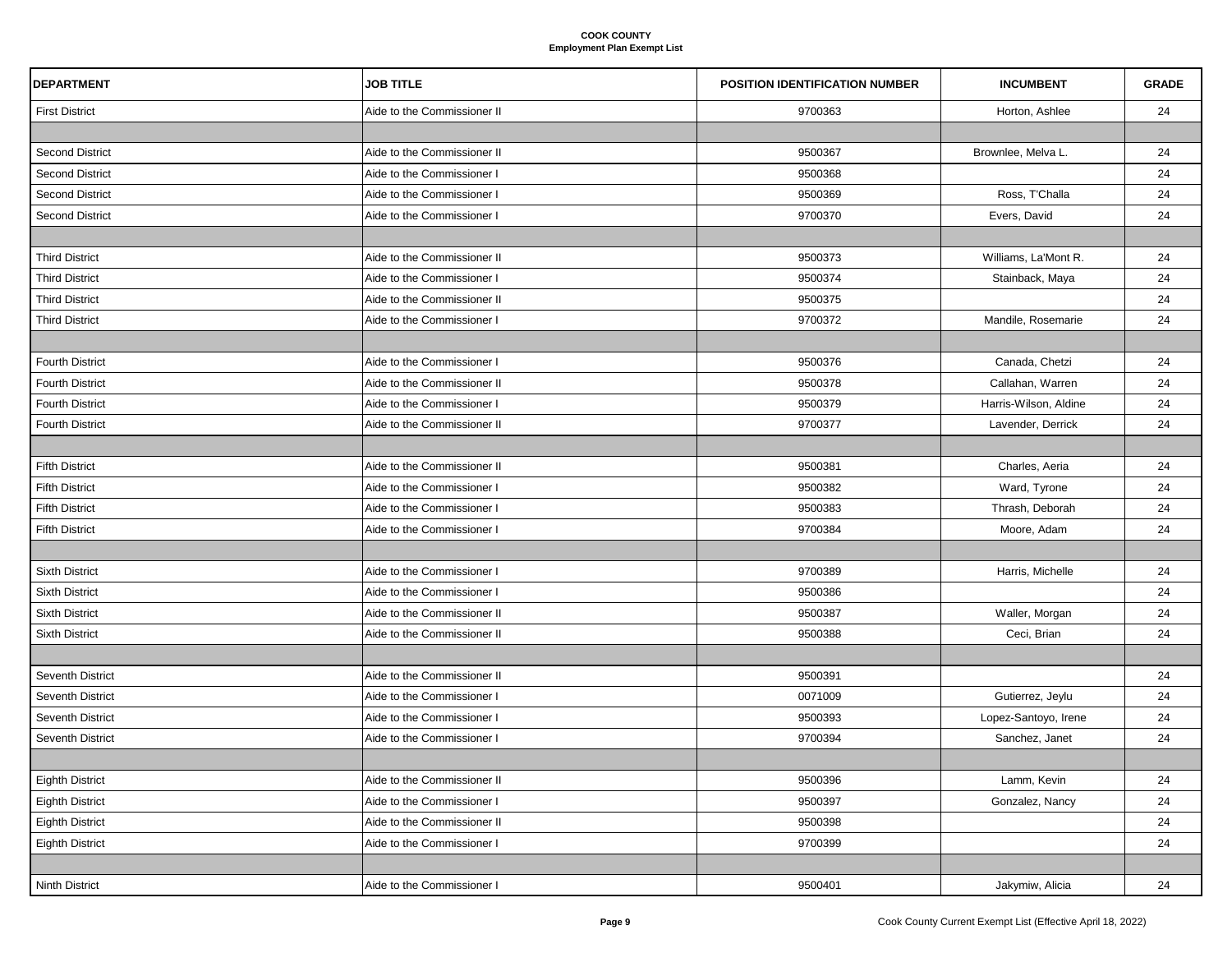| <b>DEPARTMENT</b>          | <b>JOB TITLE</b>            | <b>POSITION IDENTIFICATION NUMBER</b> | <b>INCUMBENT</b>     | <b>GRADE</b> |
|----------------------------|-----------------------------|---------------------------------------|----------------------|--------------|
| <b>Ninth District</b>      | Aide to the Commissioner II | 9500402                               | Hoerner, Mary Beth   | 24           |
| <b>Ninth District</b>      | Aide to the Commissioner II | 9500403                               | Viverito, Diane M.   | 24           |
| <b>Ninth District</b>      | Aide to the Commissioner I  | 9500404                               | McPartland, Maureen  | 24           |
|                            |                             |                                       |                      |              |
| <b>Tenth District</b>      | Aide to the Commissioner II | 0012871                               | Highfill, Kara       | 24           |
| <b>Tenth District</b>      | Aide to the Commissioner I  | 9500407                               | Winters, Lindsey     | 24           |
| <b>Tenth District</b>      | Aide to the Commissioner I  | 9500408                               |                      | 24           |
| <b>Tenth District</b>      | Aide to the Commissioner I  | 9500409                               |                      | 24           |
|                            |                             |                                       |                      |              |
| <b>Eleventh District</b>   | Aide to the Commissioner I  | 0201801                               |                      | 24           |
| <b>Eleventh District</b>   | Aide to the Commissioner I  | 9500410                               |                      | 24           |
| <b>Eleventh District</b>   | Aide to the Commissioner II | 9500411                               |                      | 24           |
| <b>Eleventh District</b>   | Aide to the Commissioner II | 9500412                               | Botica, Bridget      | 24           |
|                            |                             |                                       |                      |              |
| <b>Twelfth District</b>    | Aide to the Commissioner I  | 9500414                               |                      | 24           |
| <b>Twelfth District</b>    | Aide to the Commissioner II | 9500415                               | Byrne Meyer, Tara    | 24           |
| <b>Twelfth District</b>    | Aide to the Commissioner II | 9500416                               | Probasco, Lori       | 24           |
| <b>Twelfth District</b>    | Aide to the Commissioner II | 9700417                               | Sharp, Catherine     | 24           |
|                            |                             |                                       |                      |              |
| <b>Thirteenth District</b> | Aide to the Commissioner II | 9500419                               |                      | 24           |
| <b>Thirteenth District</b> | Aide to the Commissioner I  | 9500420                               | Luecke, Mary Rita    | 24           |
| <b>Thirteenth District</b> | Aide to the Commissioner I  | 9500421                               | Sargon, Atour        | 24           |
| <b>Thirteenth District</b> | Aide to the Commissioner I  | 9700422                               | Jordan, Michelle     | 24           |
|                            |                             |                                       |                      |              |
| <b>Fourteenth District</b> | Aide to the Commissioner II | 9500424                               | Polmanski, Elizabeth | 24           |
| <b>Fourteenth District</b> | Aide to the Commissioner I  | 9500425                               | Cornew, Barbara      | 24           |
| <b>Fourteenth District</b> | Aide to the Commissioner II | 9500426                               |                      | 24           |
| <b>Fourteenth District</b> | Aide to the Commissioner I  | 9700427                               | Kaviar, Julienn      | 24           |
|                            |                             |                                       |                      |              |
| <b>Fifteenth District</b>  | Aide to the Commissioner I  | 9500429                               | Koziatek, Justin J.  | 24           |
| <b>Fifteenth District</b>  | Aide to the Commissioner II | 9500430                               | Mason, Theodore      | 24           |
| <b>Fifteenth District</b>  | Aide to the Commissioner I  | 9500431                               | McElroy, Caitlin     | 24           |
| <b>Fifteenth District</b>  | Aide to the Commissioner I  | 9700432                               |                      | 24           |
|                            |                             |                                       |                      |              |
| <b>Sixteenth District</b>  | Aide to the Commissioner II | 9500434                               | Blaise, Michilla     | 24           |
| <b>Sixteenth District</b>  | Aide to the Commissioner I  | 0078394                               | Salinas, Cecilia     | 24           |
| <b>Sixteenth District</b>  | Aide to the Commissioner I  | 9500436                               | DeLeon, Gillian      | 24           |
| <b>Sixteenth District</b>  | Aide to the Commissioner I  | 0004174                               | Bernstein, William   | 24           |